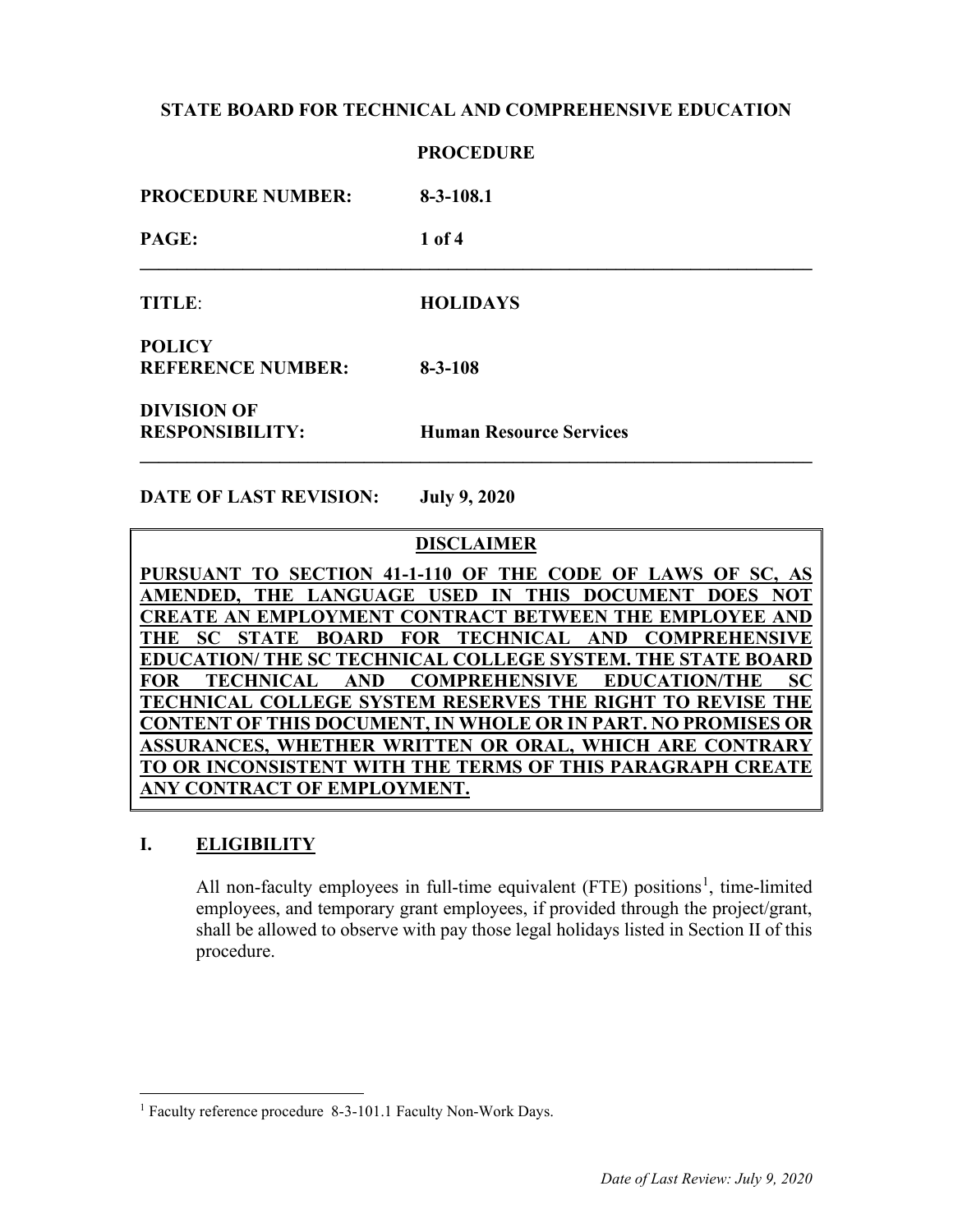#### **PROCEDURE**

**\_\_\_\_\_\_\_\_\_\_\_\_\_\_\_\_\_\_\_\_\_\_\_\_\_\_\_\_\_\_\_\_\_\_\_\_\_\_\_\_\_\_\_\_\_\_\_\_\_\_\_\_\_\_\_\_\_\_\_\_\_\_\_\_\_\_\_\_\_\_\_\_**

| <b>PROCEDURE NUMBER:</b> | $8 - 3 - 108.1$ |
|--------------------------|-----------------|
|                          |                 |

| PAGE: | $2$ of 4 |
|-------|----------|
|       |          |

# **II. LEGAL HOLIDAYS**

| New Year's Day                | January 1                     |
|-------------------------------|-------------------------------|
| Martin Luther King, Jr. Day   | Third Monday in January       |
| George Washington's Birthday/ |                               |
| Presidents' Day               | Third Monday in February      |
| Confederate Memorial Day      | May $10$                      |
| National Memorial Day         | Last Monday in May            |
| Independence Day              | July 4                        |
| Labor Day                     | First Monday in September     |
| Veterans' Day                 | November 11                   |
| Thanksgiving Day              | Fourth Thursday in November   |
| Day after Thanksgiving        | Friday Following Thanksgiving |
| Christmas Eve                 | December 24                   |
| Christmas Day                 | December 25                   |
| Day after Christmas           | December 26                   |

## **III. HOLIDAY OBSERVANCE PROCEDURE**

- A. To accommodate academic calendars, colleges may establish holiday schedules differing from those observed by other state agencies. However, in all cases, the number of holidays observed in a calendar year will be consistent with the number granted to all state agencies.
- B. Holidays are to be taken on the prescribed day in the academic calendar for all eligible college employees. System Office employees are required to take holidays on the day prescribed in Section II of this procedure. When a holiday falls on a Saturday or Sunday it shall be observed on the preceding Friday or the following Monday, respectively, by employees working a Monday through Friday schedule. Employees in FTE positions who do not work a normal Monday through Friday workweek shall receive no more nor less number of holidays than those employees who work the normal Monday through Friday workweek.
- C. The length of an employee's holiday is computed based on the number of hours in the employee's average workday. To determine the number of hours in a holiday, divide the total number of hours an employee is regularly scheduled to work during a week by five (regardless of the number of days the employee actually reports to work).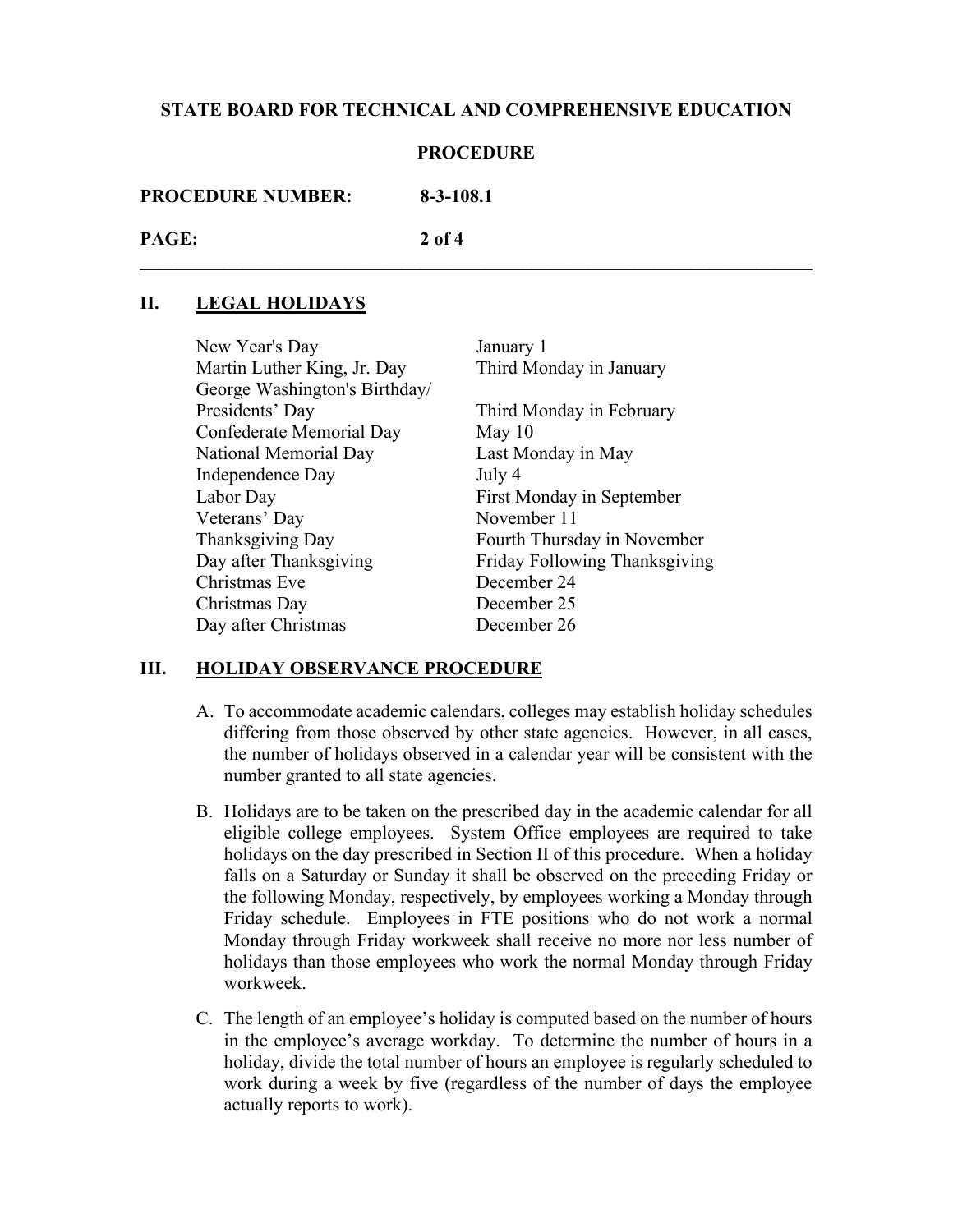#### **PROCEDURE**

| <b>PROCEDURE NUMBER:</b> | $8 - 3 - 108.1$ |
|--------------------------|-----------------|
| PAGE:                    | 3 of 4          |

- D. When a holiday falls during a period of leave with pay, that day will be counted as a holiday, not as a day of leave.
- E. Employees who are on leave without pay shall not be paid or receive holiday compensatory time for holidays falling during this period of leave without pay.
- F. Employees who are on leave without pay the day before a holiday shall not be paid or receive holiday compensatory time for a holiday(s) following the day of leave without pay.

# **IV. HOLIDAY COMPENSATORY TIME**

- A. A college employee who is required to work on a holiday by his/her supervisor shall be given holiday compensatory time within one year from the date of the holiday at a time mutually agreed upon by the supervisor and the employee. However, time worked on a legal holiday shall be used in computing total hours worked. All nonexempt employees in colleges who are not allowed to take holiday compensatory time earned for working on a holiday within the one year period shall be paid for the holiday at the straight hourly rate for the employee.
- B. A System Office employee who is required to work on a holiday by his/her supervisor shall be given holiday compensatory time within 90 days from the date of the holiday at a time mutually agreed upon by the supervisor and the employee. System Office employees who are not allowed to take holiday compensatory time earned within the 90 day period shall be paid for the holiday at the straight hourly pay rate of the employee. The System President or designee may extend the 90 day period for an additional 90 days because of limited staffing.
- C. Should a College employee or a System Office employee be required to work on a holiday, the College or System Office shall give the employee who must work advanced notice if possible.
- D. An employee who must work a portion of the holiday due to a shift that begins on one day and ends on another shall be granted holiday compensatory time equal to all hours worked on the holiday.